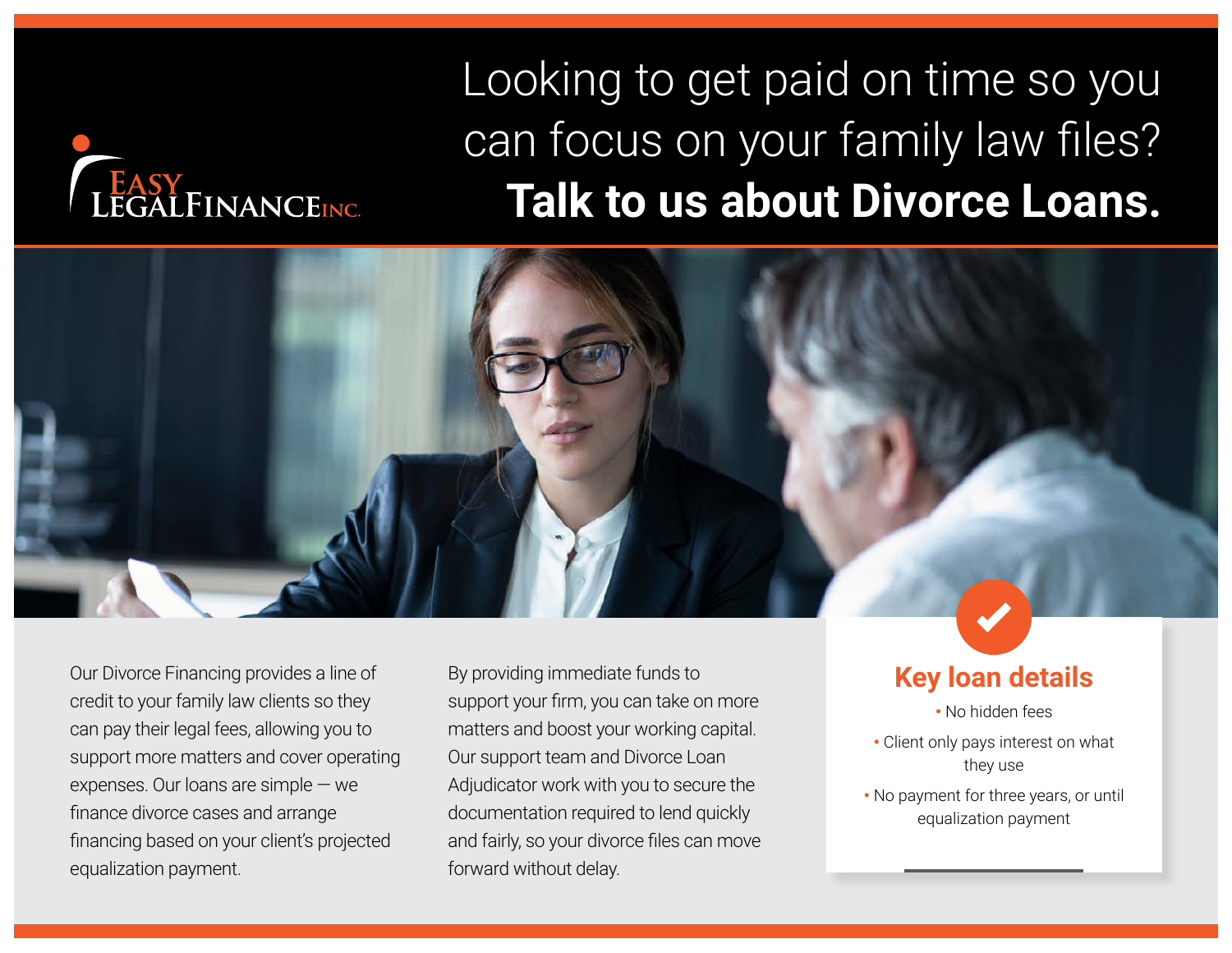

# **Our Application Process**

### **Loan application**

Your client fills out our loan application online. Our client service representatives will call them to review their unique situation and collect more information. Once they sign off on the application, we can speak with you and secure the information we need to move forward.



### **Documentation**

You provide us with information and documentation regarding your client's file.



### **Review**

Our Divorce Loan Adjudicator assesses the file to evaluate the claim utilizing supporting documentation, applying relevant legislation and their professional experience to determine the appropriate loan solution. If more information is needed, we'll be in touch.



### **Approval and transfer of funds**

Once approved, you and your client sign the loan documents, and we e-transfer the funds to your client's preferred financial institution or directly to you to pay legal fees.